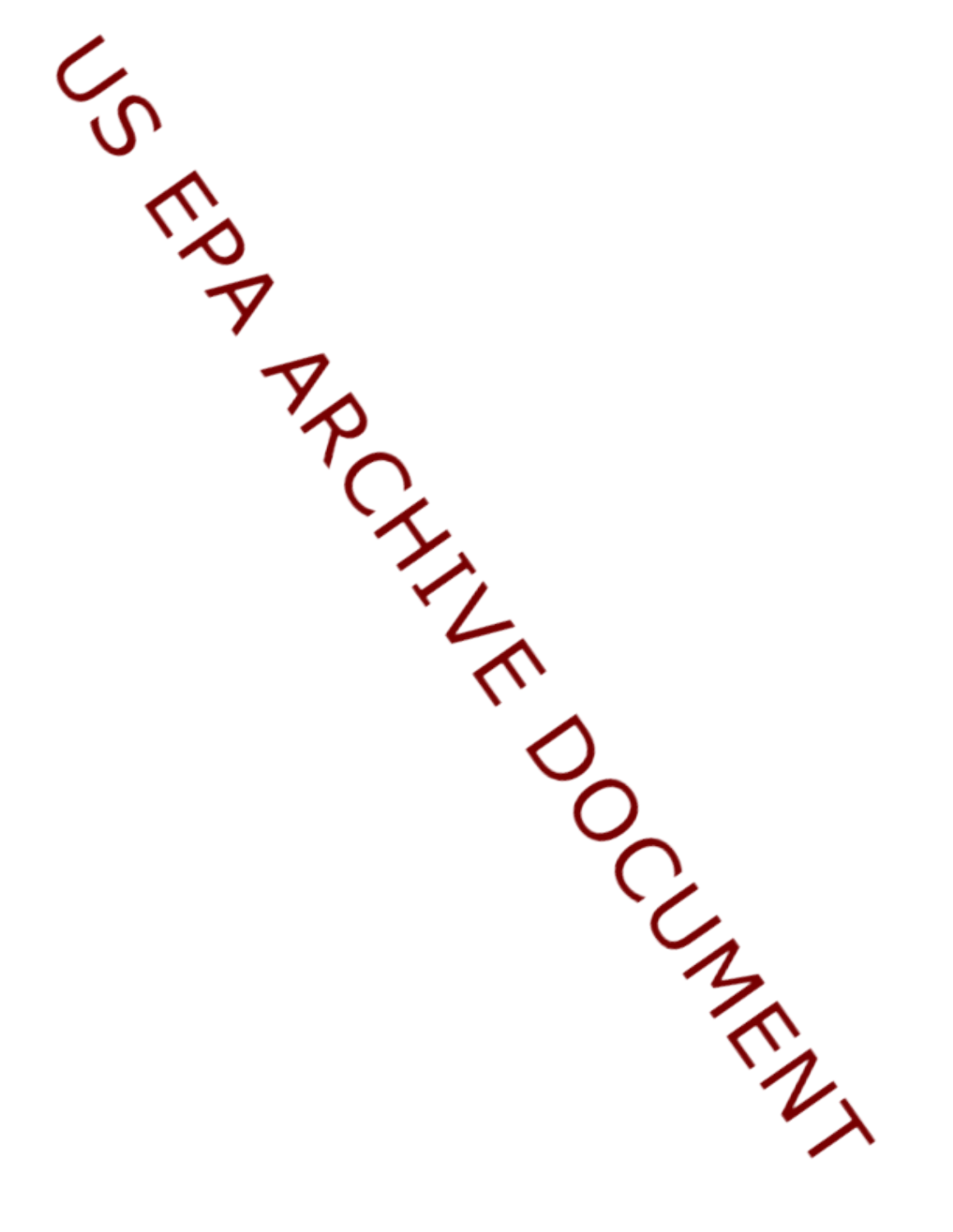| ÷, | ۰ |
|----|---|
|    |   |
|    |   |
|    |   |

#### **UNITED STATES ENVIRONMENTAL PROTECTION AGENCY**  Office of Research and Development Washington, D.C. 20460



## **ENVIRONMENTAL TECHNOLOGY VERIFICATION PROGRAM VERIFICATION STATEMENT**

| TECHNOLOGY TYPE:           | FIELD-PORTABLE GAS CHROMATOGRAPH                                                                    |
|----------------------------|-----------------------------------------------------------------------------------------------------|
| APPLICATION:               | MEASUREMENT OF CHLORINATED VOLATILE ORGANIC<br><b>COMPOUNDS IN WATER</b>                            |
| TECHNOLOGY NAME:           | <b>Model 4100</b>                                                                                   |
| <b>COMPANY</b><br>ADDRESS: | <b>Electronic Sensor Technology</b><br><b>1077 Business Center Circle</b><br>Newbury Park, CA 91320 |
| PHONE:                     | (805) 480-1994                                                                                      |

## **PROGRAM DESCRIPTION**

The U.S. Environmental Protection Agency (EPA) created the Environmental Technology Verification Program (ETV) to facilitate the deployment of innovative environmental technologies through verification of performance and dissemination of information. The goal of the ETV program is to further environmental protection by substantially accelerating the acceptance and use of improved and cost-effective technologies. The ETV program is intended to assist and inform those involved in the design, distribution, permitting, and purchase of environmental technologies.

Under this program, in partnership with recognized testing organizations, and with the full participation of the technology developer, the EPA evaluates the performance of innovative technologies by developing demonstration plans, conducting field tests, collecting and analyzing the demonstration results, and preparing reports. The testing is conducted in accordance with rigorous quality assurance protocols to ensure that data of known and adequate quality are generated and that the results are defensible. The EPA's National Exposure Research Laboratory, in cooperation with Sandia National Laboratories, the testing organization, evaluated field-portable systems for monitoring chlorinated volatile organic compounds (VOCs) in water. This verification statement provides a summary of the demonstration and results for the Electronic Sensor Technology (EST) Model 4100 field-portable gas chromatograph (GC).

### **DEMONSTRATION DESCRIPTION**

The field demonstration of the Model 4100 portable GC was held in September 1997. The demonstration was designed to assess the instrument's ability to detect and measure chlorinated volatile organic compounds in groundwater at two contaminated sites: the Department of Energy's Savannah River Site, near Aiken, South Carolina, and the McClellan Air Force Base, near Sacramento, California. Groundwater samples from each site were supplemented with performance evaluation (PE) samples of known composition. Both sample types were used to assess instrument accuracy, precision, sample throughput, and comparability to reference laboratory results. The primary target compounds at the Savannah River Site were trichloroethene and tetrachloroethene. At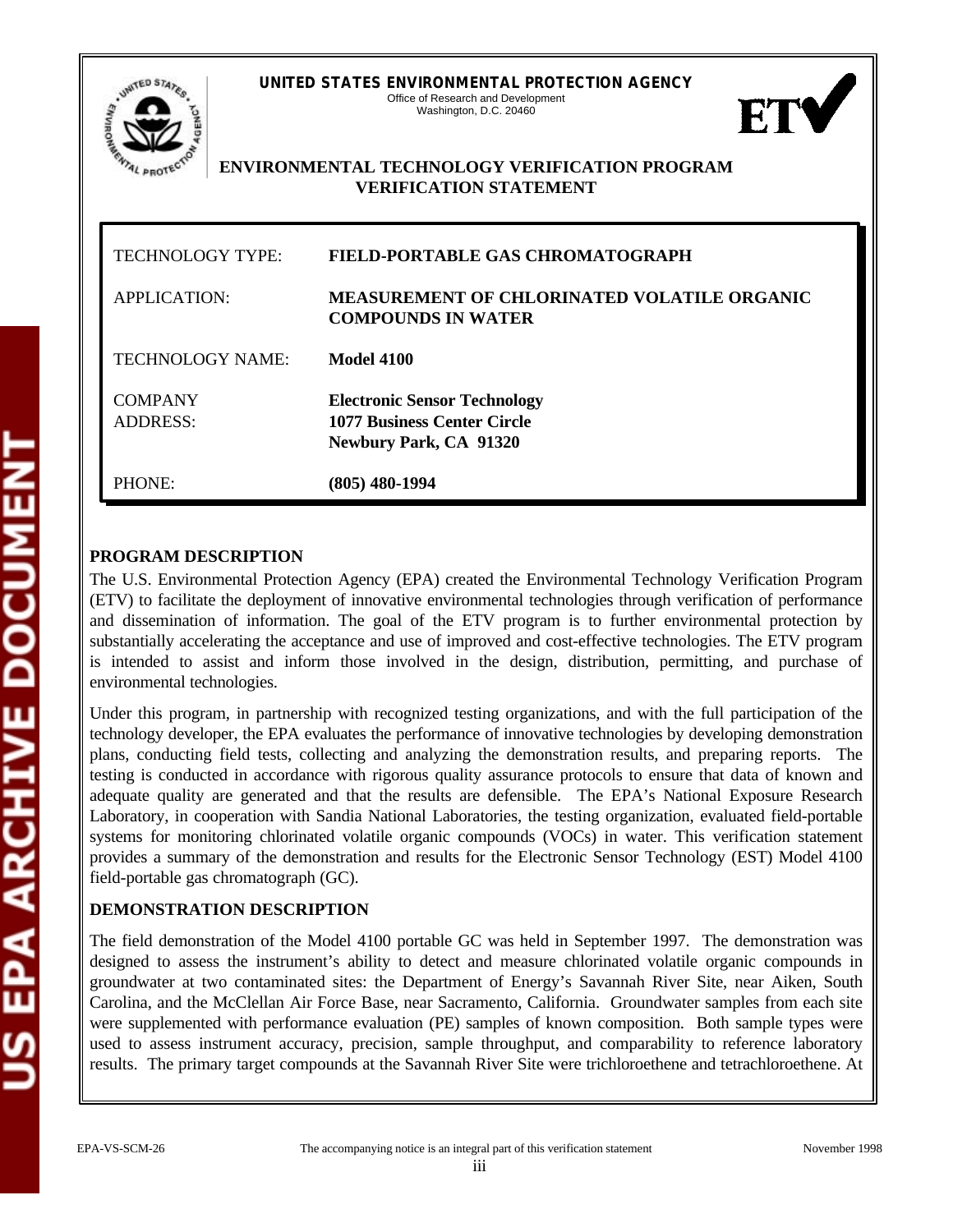McClellan Air Force Base, the target compounds were trichloroethene, tetrachloroethene, 1,2-dichloroethane, 1,1,2-trichloroethane, 1,2-dichloropropane, and *trans*-1,3-dichloropropene. These sites were chosen because they contain varied concentrations of chlorinated VOCs and exhibit different climatic and geologic conditions. The conditions at these sites are typical, but not inclusive, of those under which this technology would be expected to operate. A complete description of the demonstration, including a data summary and discussion of results, may be found in the report entitled *Environmental Technology Verification Report, Field-Portable Gas Chromatograph, Electronic Sensor Technology, Model 4100*. (EPA/600/R-98/141).

# **TECHNOLOGY DESCRIPTION**

Gas chromatography is a proven analytical technology that has been used in environmental laboratories for many years. The Model 4100 GC incorporates a purge-and-trap sample introduction method for the analysis of VOCs in water. The instrument is a single-column GC with programmable temperature control and a surface acoustic wave detector. The system uses short, capillary GC columns and a fast-response detector to produce a complete chromatogram in 30 seconds or less. A room-temperature water sample is sparged with a small volume of air and the entrained VOCs are transferred to a small adsorbent trap, which is subsequently thermally desorbed and injected onto the GC column of the Model 4100. The chromatographic column separates the sample mixture into individual components. Compounds exiting the column momentarily stick to the detector surface, causing a frequency change in an oscillating crystal.

Compounds are identified by column retention time and are quantified by comparing detector response to that of standards run under similar conditions. A gas chromatograph offers some limited potential for identification of unknown components in a mixture; however, a confirmational analysis by an alternative method is often advisable. A field-portable GC is a versatile technique that can be used to provide rapid screening data or routine monitoring of groundwater samples. In many GC systems, the instrument configuration can also be quickly changed to accommodate different sample matrices such as soil, soil gas, water, or air. As with all field analytical studies, it may be necessary to send a portion of the samples to an independent laboratory for confirmatory analyses.

The Model 4100 weighs 35 pounds and is about the size of a large briefcase. The unit can be easily transported and operated in the rear compartment of a minivan. Instrument detection levels for many chlorinated VOCs in water range from 10 to 100  $\mu$ g/L. Sample processing and analysis can be accomplished by a chemical technician; however, instrument method development, instrument calibration, and data processing may require a higher level of operator experience and training. At the time of the demonstration, the baseline cost of the Model 4100 with laptop computer was \$25,000.

## **VERIFICATION OF PERFORMANCE**

The following performance characteristics of the Model 4100 were observed:

**Sample Throughput:** Throughput was approximately two to three water samples per hour. This rate includes the periodic analysis of blanks and calibration check samples.

*Completeness:* The Model 4100 reported results for all of the 165 PE and groundwater samples provided for analysis at the two demonstration sites.

*Analytical Versatility:* The Model 4100 was calibrated for and detected 25 of the 32 (78%) PE sample VOCs provided for analysis at the demonstration. Six pairs of coeluting compounds were reported. For the groundwater contaminant compounds for which it was calibrated, the Model 4100 detected 42 of the 66 compounds detected by the reference laboratory at concentration levels in excess of  $1 \mu g/L$ . A total of 68 compounds were detected by the reference laboratory in all groundwater samples.

*Precision:* Precision was determined by analyzing sets of four replicate samples from a variety of PE mixtures containing known concentrations of chlorinated organic compounds. The results are reported in terms of a